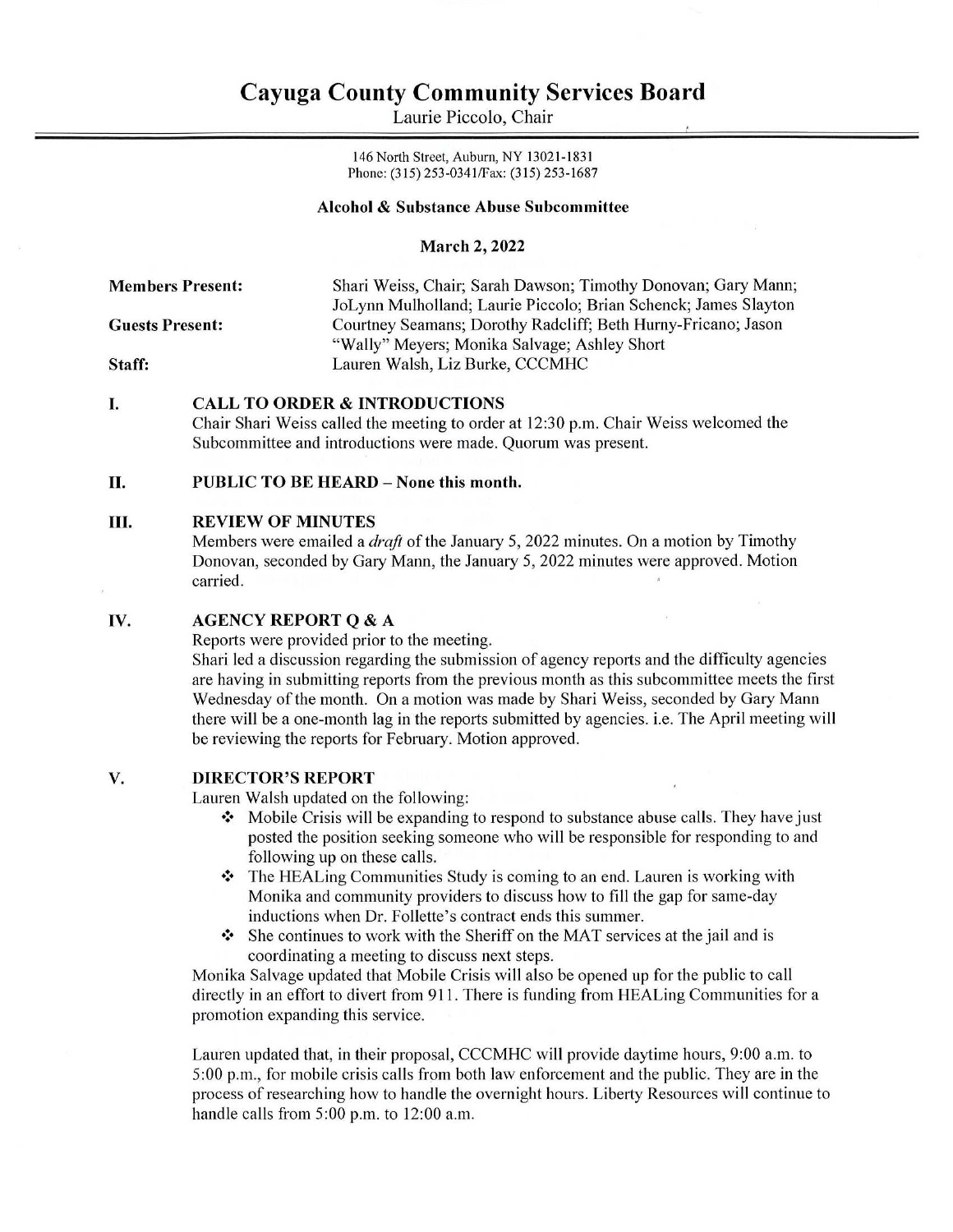### VI. OLD BUSINESS

COVID-19 Updates

\* Shari asked if the committee still thought it was necessary to keep COVID-19 updates on the agenda or if it should be removed. After a brief discussion, it was decided to remove from the agenda; however, if there was information to share, there will be time to do so.

### Vil. NEW BUSINESS

Agency Reports

\* Laurie Piccolo advised that they have COVID-19 test kits. If you need any, please contact Laurie.

Local Services Plan

- ❖ Eviction Moratorium
- ❖ Current Housing Issues
	- o Shari provided the following information:
		- DSS was housing 128 people between the shelters and hotels.
		- = The Grant Motel was condemned and not sure when they will reopen.
		- = There are 162 units of housing of affordable housing that will hopefully be available in the next couple of years.
		- The Auburn Housing Authority will have 62 units of affordable housing that will be open in the next year.
		- There are several developers working with local agencies to provide community housing.
		- Code Blue housing is only open when temperatures fall below 32 degrees.
		- There is a concern regarding the eviction moratorium. The courts are about three weeks behind and expect to see more evictions by the end of this month.
		- If you know anyone who is homeless or at risk of being homeless, please contact her agency.
		- Timothy Donovan updated that Chapel House is working with a developer and will be picking up thirty-six additional beds.

Shari advised she was recently elected as Co-Chair to the Community Services Board. The by-laws prohibit the Chair from being the Chair of a Subcommittee. However, it does not stipulate that about the Co-Chair. Shari's concern is even though the by-laws do not address the Co-Chair's involvement as Chair of a Subcommittee, are there concerns among the committee members regarding her dual role? She indicated she would still be willing to chair this committee, but would step aside if someone else was interested in the position. She asked that the members give some thought to this and will have Paula put on the agenda for the next meeting.

Discussion took place regarding the impact of the Grant Motel closing and its effect on the community. Discussion included poor living conditions.

Brian Schenck expressed his concern regarding the black market marijuana dealers in the community and the different places that are now offering these products. He requested that this committee continue to be aware of this and their need to address this in the future.

Beth Hurny-Fricano updated that CHAD will be in conversations to expand prevention services within the County.